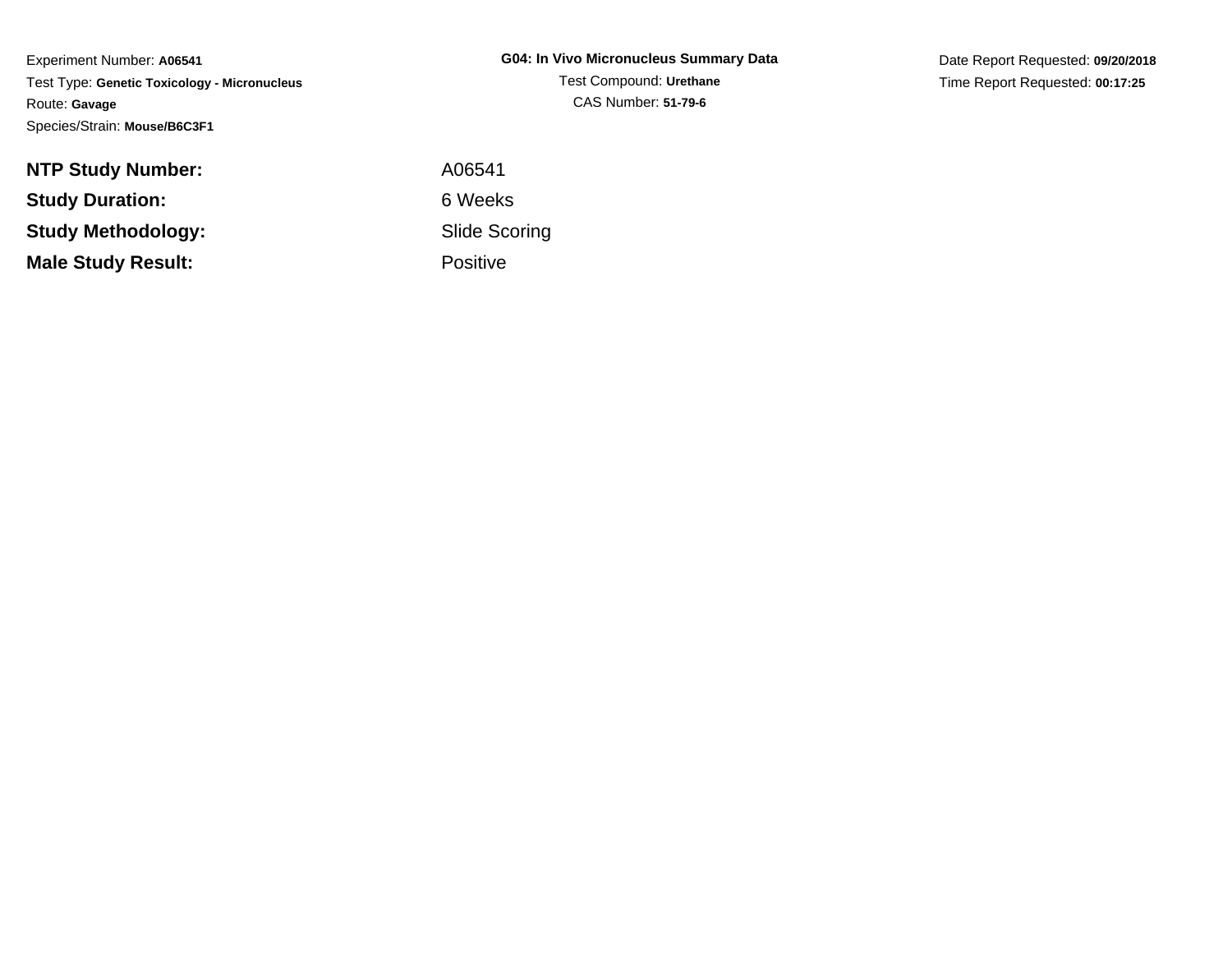Experiment Number: **A06541**

 Test Type: **Genetic Toxicology - Micronucleus**Route: **Gavage**

Species/Strain: **Mouse/B6C3F1**

|                              |                    |                 |             | Tissue: Blood; Sex: Male; Number of Treatments: 30; Time interval between final treatment and cell sampling: 24 h |                 |             |                 |
|------------------------------|--------------------|-----------------|-------------|-------------------------------------------------------------------------------------------------------------------|-----------------|-------------|-----------------|
|                              | <b>MN PCE/1000</b> |                 |             | <b>MN NCE/1000</b>                                                                                                |                 |             | $%$ PCE         |
| Dose (mg/kg)                 | N                  | Mean $\pm$ SEM  | p-Value     | N                                                                                                                 | Mean $\pm$ SEM  | p-Value     | Mean $\pm$ SEM  |
| Vehicle Control <sup>1</sup> | 9                  | $1.78 \pm 0.64$ |             |                                                                                                                   | $1.89 \pm 0.45$ |             | $1.90 \pm 0.12$ |
| 1.0                          | 9                  | $2.33 \pm 0.67$ | 0.2496      | 9                                                                                                                 | $3.44 \pm 0.34$ | 0.0215      | $1.91 \pm 0.10$ |
| 10.0                         | 9                  | $3.89 \pm 0.86$ | 0.0143      | 9                                                                                                                 | $4.78 \pm 0.43$ | $< 0.001$ * | $1.82 \pm 0.12$ |
| 100.0                        | 9                  | $8.22 \pm 0.62$ | $< 0.001$ * | 9                                                                                                                 | $6.33 \pm 0.88$ | $< 0.001$ * | $2.03 \pm 0.12$ |
| Trend p-Value                |                    | $< 0.001$ *     |             |                                                                                                                   | $< 0.001$ *     |             |                 |
|                              |                    |                 |             |                                                                                                                   |                 |             |                 |

Trial Summary: Positive